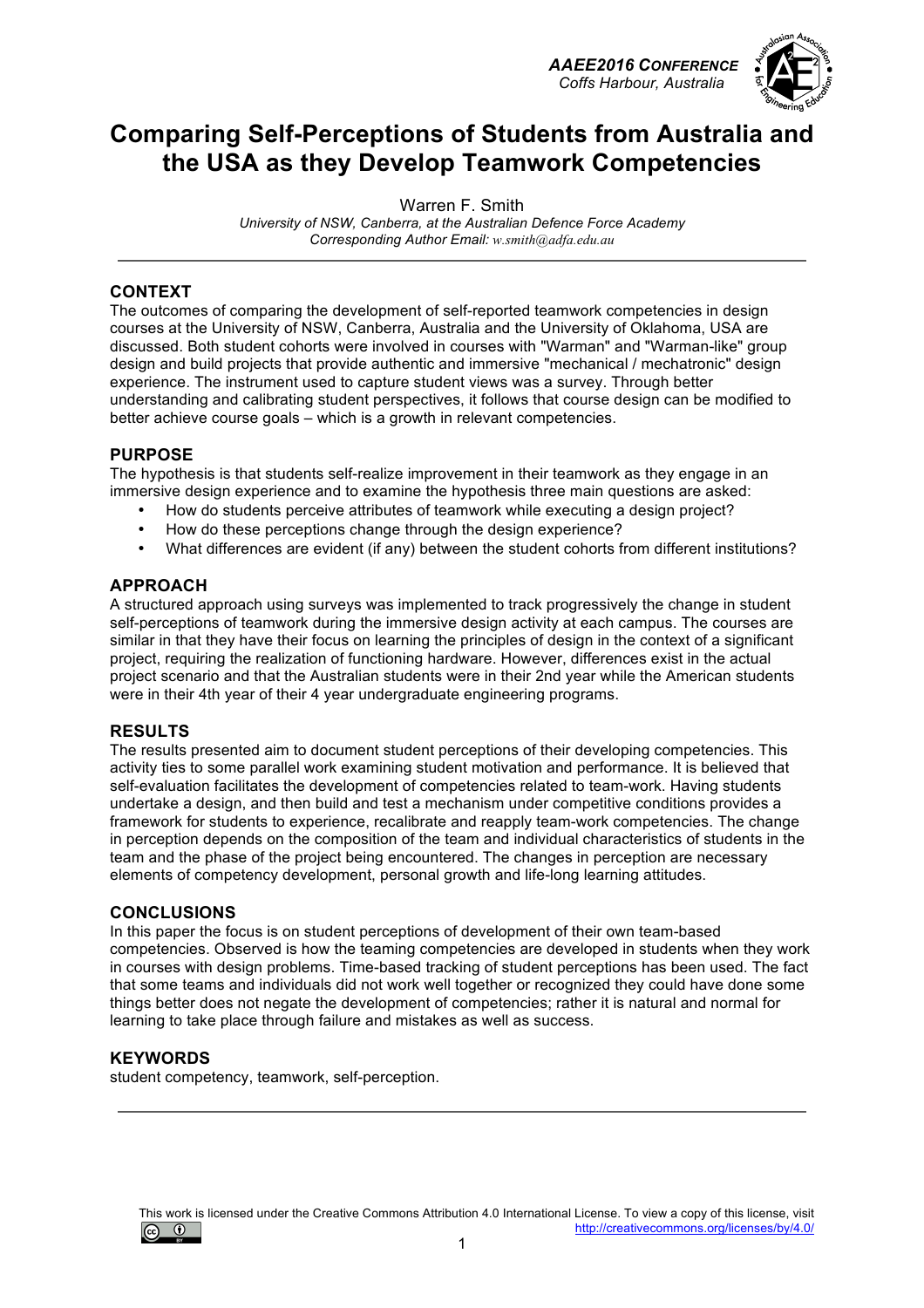# **Motivation**

Industry and employers have frequently pointed to a lack of professional awareness and low levels of communication and teamwork skills in engineering graduates (Bradford School of Technical Management, 1984; Evers, Rush, & Berdrow, 2005; McLaughlin, 1992; Sparkes, 1990). Globalization and rapid change in technology has also led to changes of expected competencies of engineers. One change over the last decade has been the increasing emphasis placed on developing competencies related to innovation and problem-solving, which in turn rely upon domain expertise in applied fields (Feltovich, Prietula, & Ericsson, 2006). One of the competencies for innovation and the engineering profession is the ability to effectively work in a team environment.

According to Bransford and co-authors, students learn best when presented with organized information that relates it in some way to their own experiences, and when they are given the opportunity to test themselves on their own understanding and when working on developing their understanding with other students, (Bransford, Brown, & Cocking, 1999). Thus, they emphasize the value of scaffolded authentic experiences in a group setting.

Subsequently, while the author is engaged in providing such opportunities in an engineering design context, the hypothesis is that students self-realize improvement in their teamwork as they engage in an immersive design experience and to examine the hypothesis three main questions are asked:

- How do students perceive attributes of teamwork while executing a design project?
- How do these perceptions change through the design experience?
- What differences are evident (if any) between the student cohorts from different institutions?

## **Method and Instrument**

In pursuing answers to the motivational questions posed a comparison of student cohorts in an American university (University of Oklahoma) and an Australian university (University of NSW, Canberra) has been made and is reported herein. Logistically, observations by the author at the University of Oklahoma were made possible during a sabbatical in the Fall Semester of 2013. Both cohorts comprised predominantly mechanical and aeronautical engineering students. Both have been studied while they have been undertaking similar design and build experiences, albeit that the UNSW Canberra students were in their 2nd year while the University of Oklahoma students were in their 4th year of their 4 year undergraduate engineering programs respectively.

At each university, both courses attempt to orchestrate learning through authentic and immersive experiences using an ill-structured problem in the form of a design, build and test project. Common and salient features of course organisation on both sides of the Pacific include: self-selecting and self-organised teams, scaffolded assignments that lead students through a design process from requirements analysis, to concept identification and development, prototyping, testing and demonstration in a competition based environment. The process is modelled in a design office or studio styled environment with the students being treated as junior engineers.

The primary method of gathering data was through survey and the appropriate ethics approvals were obtained through both institutions for administering the surveys. During the course of a semester in each case, students were surveyed multiple times with effectively the same instrument, five times in the USA and four times in Australia. The questions were focused on competency development which includes teamwork. From survey to survey, students were not provided feedback on how they had previously responded to the questions asked and it was hoped that they would answer in accordance with their current perceptions independently of prior responses.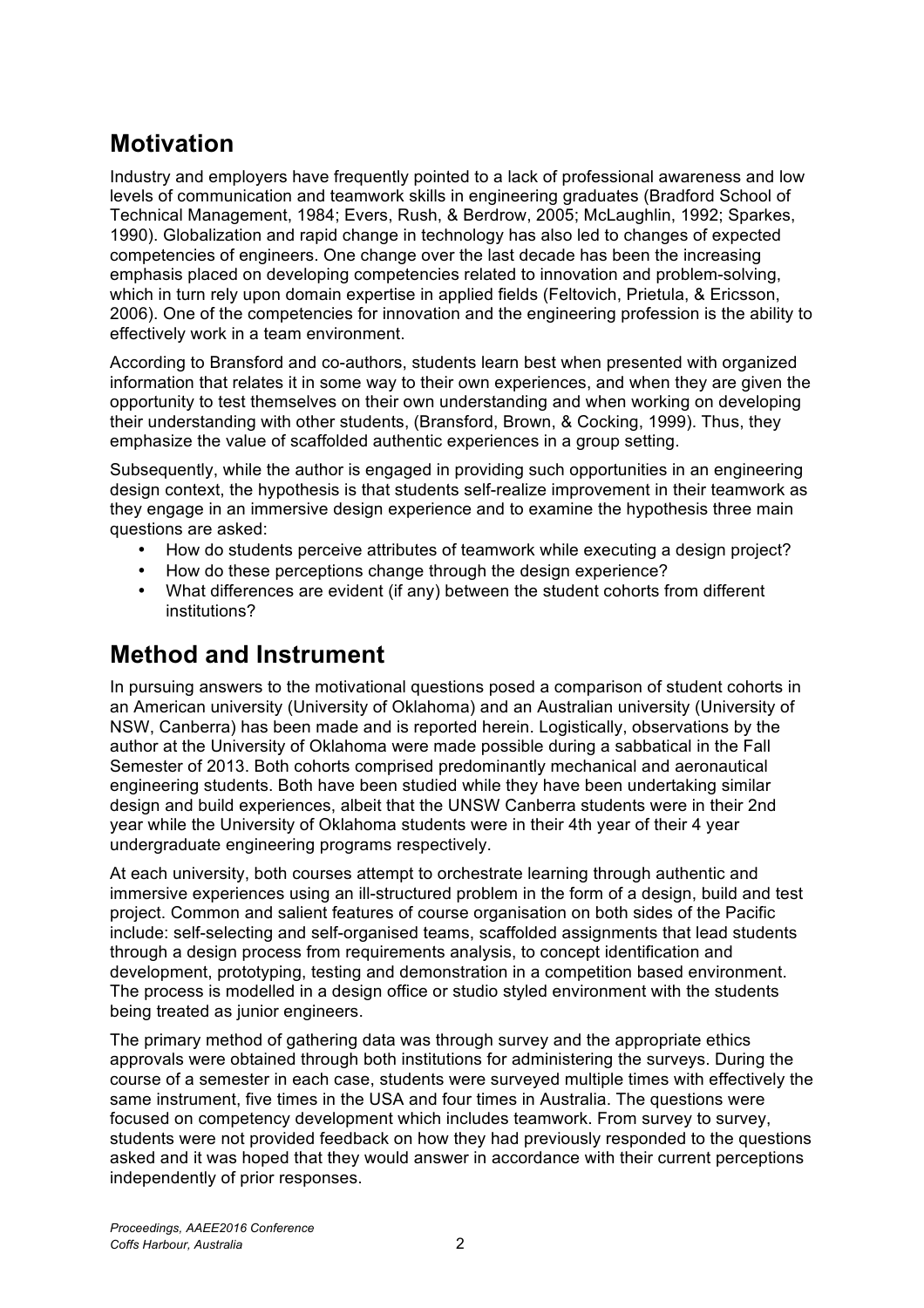Each survey response window closed following the submission of a significant piece of assessment as students progressed their design. A comparison of the general course syllabi and the administration sequence of the surveys is shown in Table 1. To aid comparison in interpreting Table 1 and other comparative data provided in the paper, the American perspective is shaded in blue and is on the left while the Australian perspective is in red and on the right.

| Week | <b>University of Oklahoma Course</b>                                                                                                         | University of NSW, Canberra Course                                                              |
|------|----------------------------------------------------------------------------------------------------------------------------------------------|-------------------------------------------------------------------------------------------------|
| 1    | Introduction and forming teams<br>Steps in the design processes<br>Meta design, designing and scheduling                                     | Introduction and forming teams<br>Design principles<br>Requirements analysis<br><b>SURVEY 1</b> |
| 2    | Building and testing bridges<br>Safety instructions                                                                                          | Electronics<br>Electronics lab                                                                  |
| 3    | Understanding customer needs, Requirements analysis<br>Function structure, Generation of concepts<br>Assignment: Planning<br><b>SURVEY 1</b> | CAD refresher, product modelling, drawings<br>Components<br>Concept design<br>Electronics       |
| 4    | Concept evaluation<br>Assignment: Needs analysis<br><b>SURVEY 2</b>                                                                          | Workshop skills and safety<br>Assignment: CAD Exam                                              |
| 5    | CAD modelling and simulation<br>Basic animation with SolidWorks Motion                                                                       | Designing<br>Electronics<br>Assignment: Requirements and Concept Report<br><b>SURVEY 2</b>      |
| 6    | FEA-introduction (structural and heat transfer)<br><b>Assignment: Function and Concepts</b><br><b>SURVEY 3</b>                               | Designing<br>Electronics<br>Assignment: Electronics Design Review                               |
| 7    | Designing<br><b>Assignment: Concept Evaluation</b><br><b>SURVEY 4</b>                                                                        | Designing<br>Electronics<br>Assignment: System Design Review                                    |
| 8    | CFD - introduction and brief overview<br>Assignment: CAD Modeling and Analysis                                                               | Build prototype<br>Electronics                                                                  |
| 9    | Build prototype<br>Design for assembly and life-cycle                                                                                        | Build prototype<br><b>Assignment: Proof of Concept</b><br><b>SURVEY 3</b>                       |
| 10   | Build prototype<br><b>Ethics</b>                                                                                                             | Build and test prototype                                                                        |
| 11   | Build prototype<br>Demonstration<br>Assignment: Detail Design<br><b>SURVEY 5</b>                                                             | Build and test prototype<br><b>Assignment: Competition</b>                                      |
| 12   | Project presentations                                                                                                                        | Assignment: Final Jury / Portfolio<br><b>SURVEY 4</b>                                           |

| Table 1 - Generalized Syllabi and Survey Schedules (University of Oklahoma (Blue) and |  |  |  |  |  |  |  |
|---------------------------------------------------------------------------------------|--|--|--|--|--|--|--|
| University of NSW, Canberra (Red))                                                    |  |  |  |  |  |  |  |

Twelve of the questions focused specifically on teamwork and they are the prime focus for this paper. They are questions numbered 25-36 and were asked in multiple surveys. The students were asked "at this stage of the project and from your perspective, how well did the team work together on …:

- 25. understanding the requirements, 31. how to work in a group,
- 
- 27. listening to everyone's ideas, 33. importance of organization,
- 
- 
- 
- 
- 26. meeting together, 32. how to carry out a project,
	-
- 28. decision making, 34. skills in organization,
- 29. written communication, 35. skills in problem solving, and
- 30. design documentation, 36. estimating time to complete a project."

A seven point scale was used to measure student responses, namely: 1) Very Poor,

- 2) Moderately Poor, 3) Mildly Poor, 4) Neither Poor nor Well, 5) Somewhat Well,
- 6) Mostly Well and 7) Very Well.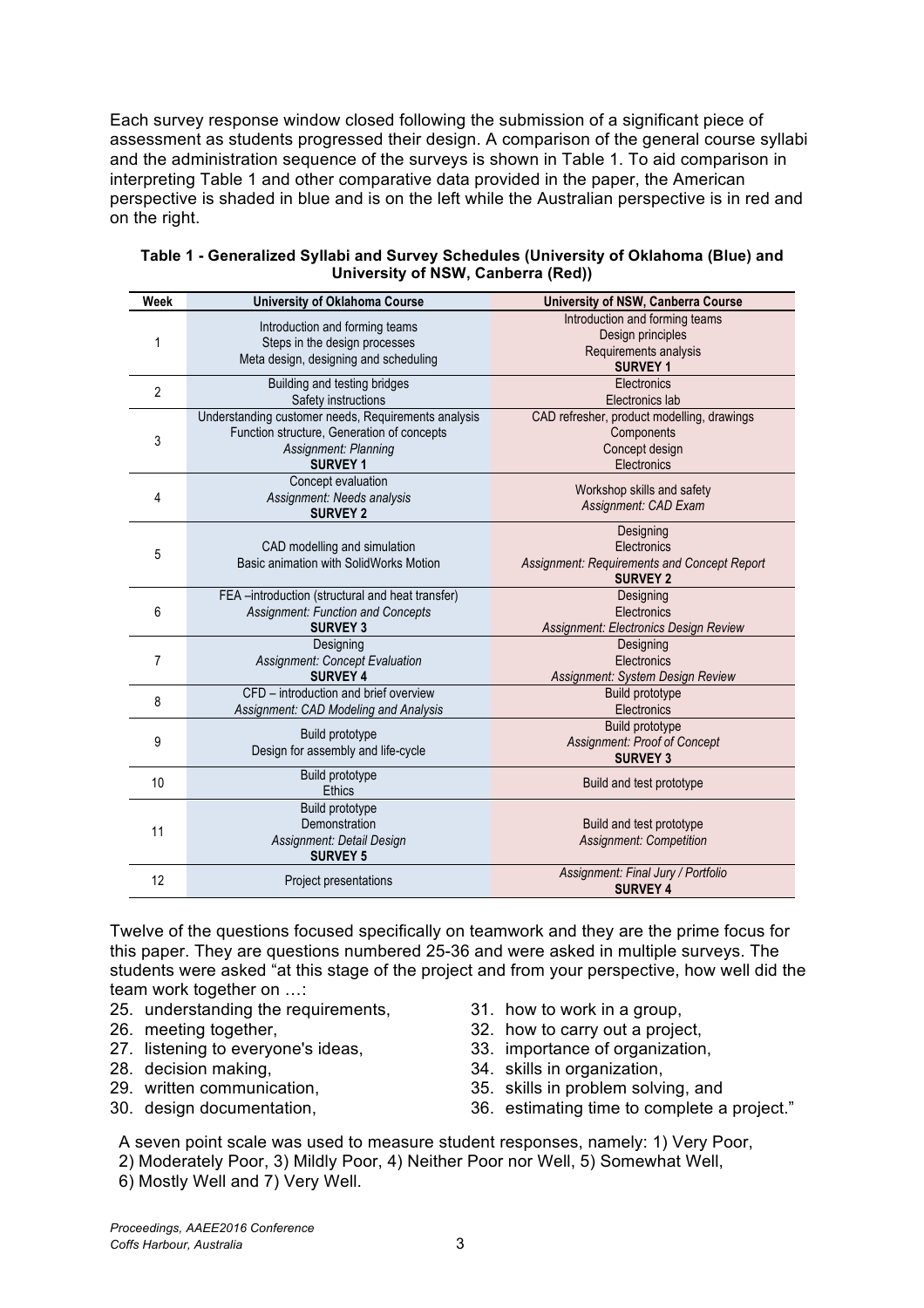# **Discussion of Results**

In most cases but not all, when given the chance to work with friends or study partners, students did so. On the other side of this circumstance, a small number of students on both campuses identified in the surveys that they worked with "strangers".

For the University of Oklahoma (colour coded blue throughout the paper), the subject senior  $(4<sup>th</sup>$  year) class of 2013 comprised 76 students. As shown in Figure 2 (a) (left), of the 76, the most number of students, 66, responded to Survey 1, while the least number of respondents was 44 for Survey 3. A tally of the number of responses made by an individual student is presented in Figure 2 (b) (left). Across the five surveys, 24 of 76 responded to all five surveys and only two students failed to respond to at least one survey. These surveys were conducted on line through the learning management system at the University of Oklahoma.

For the University of NSW, Canberra (colour coded red throughout the paper), the subject 2<sup>nd</sup> year "Warman" class of 2016 comprised 54 students. As shown in Figure 2 (a) (right), of the 54, the most number of students, 53, responded to Survey 1, while the least number of respondents was 44 for Survey 3. A tally of the number of responses made by an individual student is presented in Figure 2(b) (right). Across the four surveys, 37 of 54 responded to all four surveys. These surveys were conducted on paper.









(b) Tally of surveys completed by individuals

### **Figure 2 – Survey Statistics (University of Oklahoma (Blue) and UNSW, Canberra (Red))**

For the 12 questions of interest herein (questions numbered 25-36), the mean responses for each question in each survey are shown comparatively in Figure 3. Some fluctuations are evident in the mean values recorded across the five surveys. It is believed, these changes are due to students readjusting and calibrating their self-perceptions as new challenges, related to working in teams arise and are addressed. These changes are crucial for development of competencies through authentic experiences.

Considering only the first and last time a question was asked, these mean response values are presented in Figure 4. A companion table to the Figure 4 comparison is Table 2. In Table 2, the questions have been ordered based on the differences in mean response from the first time the question was asked to the last time it was asked.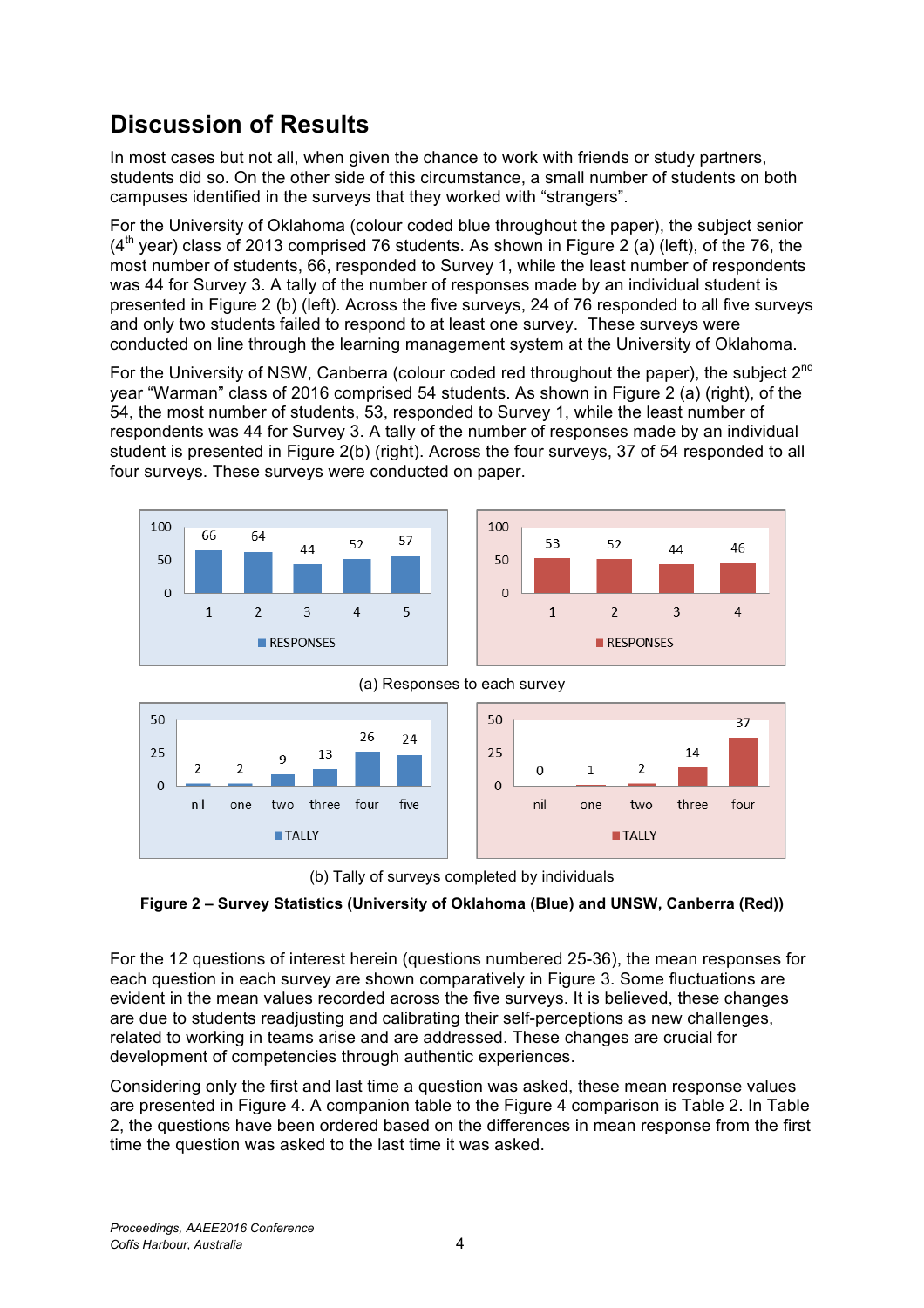

KEY: at this stage of the project and from your perspective, how well did the team work together on:

- 25. understanding the requirements
- 26. meeting together
- 27. listening to everyone's ideas
- 28. decision making
- 29. written communication
- 30. design documentation
- 31. how to work in a group
- 32. how to carry out a project
- 33. importance of organization
- 34. skills in organization
- 35. skills in problem solving
- 36. estimating time to complete a project

#### **Figure 3 – Mean Responses to Questions from survey to survey (University of Oklahoma (Blue) and UNSW, Canberra (Red))**

Comparing the two cohorts as evidenced in Figure 3 and Figure 4, the spread of response across the seven point scale is greater for the American cohort in comparison with the Australian. It is also evident that the focal 12 questions were not asked in all surveys. For the American students, questions 31 to 36 were asked for the first time in survey 2 recognising that at the time of survey 1 during week 3, they had had minimal opportunity in respect of these aspects of teamwork. Similarly, for the Australian cohort, given that Survey 1 was undertaken on the 1<sup>st</sup> day of class during team forming activities, questions 25 to 36 were not posed at all in Survey 1. In hindsight, asking students to predict their future performance in teaming with a slight rewording of the question may have provided data for an interesting starting point. This requesting a forecast as opposed to a reflection will be implemented in a follow on study of the 2017 cohort at UNSW, Canberra.

The slopes of the lines in Figure 4 and the tabulated differences in Table 2 lead to some interesting points of difference and of similarity. The cross comparison of ranking shows 4 of the 12 aspects quite consistent but 4 are ordered relatively up and 4 relatively down (see the connections shown in Table 2).

For the American cohort, written communication shows the greatest negative difference while estimating time to complete a project is the greatest positive. However, it should be noted that estimating time to complete started from a very low base relative to other measures and remained low. Overall, four of the questions (written communication, listening to everyone's ideas, understanding the requirements and meeting together) show a decrease in mean value, two are very flat (slightly negative – how to work in a group and design documentation) while the remaining six exhibit an increase.

For the Australian cohort, meeting together shows the greatest negative difference while "skills in organisation" represents the greatest positive. Overall, five of the questions (meeting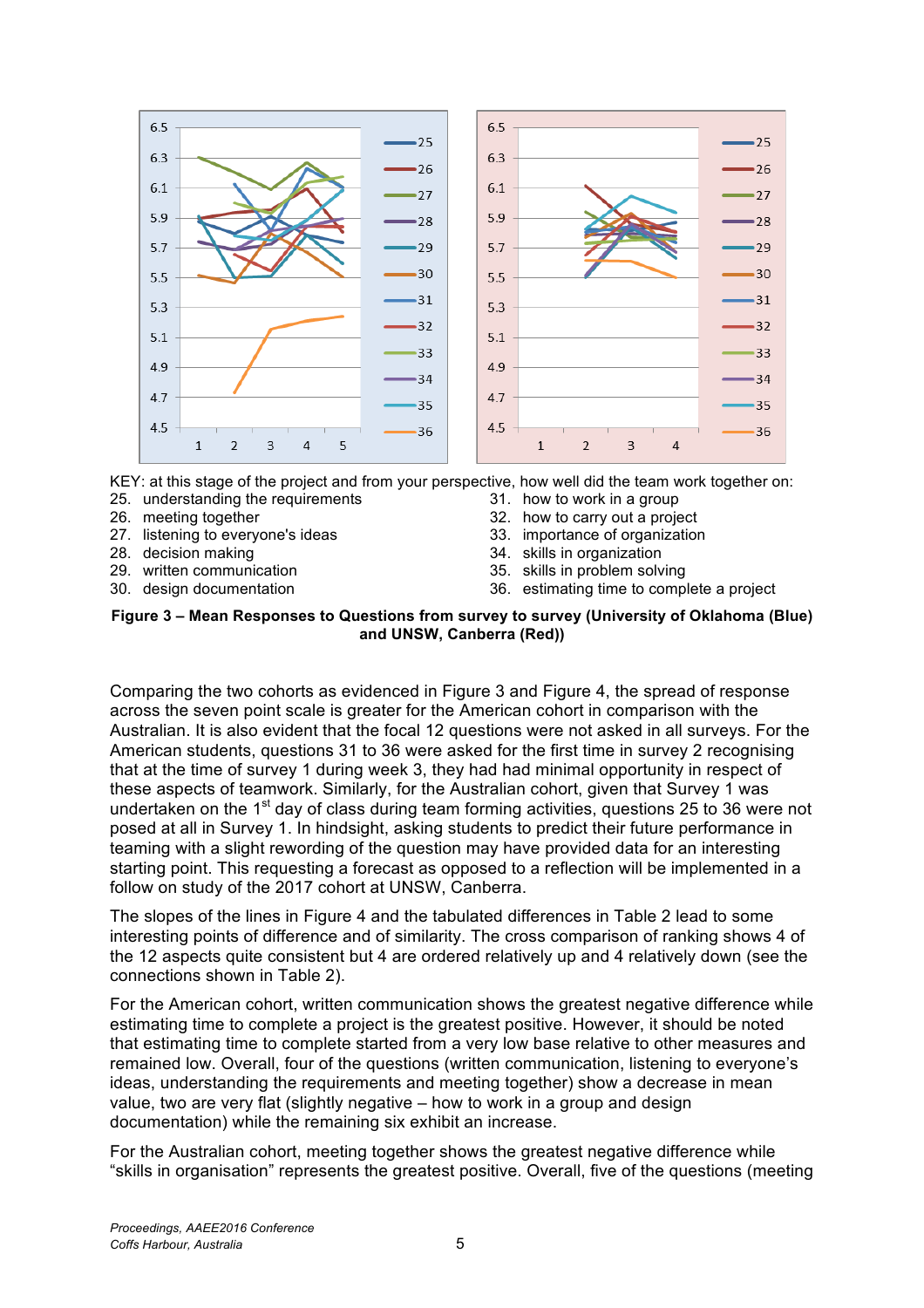together, listening to everyone's ideas, estimating time to complete a project, design documentation, and how to work in a group) show a decrease in mean value, decision making is very flat (slightly negative) while the remaining six exhibit an increase.



KEY: at this stage of the project and from your perspective, how well did the team work together on:

- 25. understanding the requirements
- 26. meeting together
- 27. listening to everyone's ideas
- 28. decision making
- 29. written communication
- 30. design documentation
- 31. how to work in a group
- 32. how to carry out a project
- 33. importance of organization
- 34. skills in organization
- 35. skills in problem solving
- 36. estimating time to complete a project

#### **Figure 4 – Mean Responses to Questions from first to last time asked (University of Oklahoma (Blue) and UNSW, Canberra (Red))**

#### **Table 2 – Questions ordered based on differences in mean responses from to last time asked (University of Oklahoma (Blue) and UNSW, Canberra (Red))**

| Q# | 1st | Last | Diff     | <b>Issue</b>                          | Q# | 1st | Last | Diff     | <b>Issue</b>                          |
|----|-----|------|----------|---------------------------------------|----|-----|------|----------|---------------------------------------|
| 29 | 5.9 | 5.6  | $-0.313$ | Written communication                 | 26 | 6.1 | 5.8  | $-0.311$ | Meeting together                      |
| 27 | 6.3 | 6.1  | $-0.198$ | Listening to everyone's ideas         | 27 | 5.9 | 5.8  | $-0.181$ | Listening to everyone's ideas         |
| 25 | 5.9 | 5.7  | $-0.142$ | Understanding the requirements        | 36 | 5.6 | 5.5  | $-0.115$ | Estimating time to complete a project |
| 26 | 5.9 | 5.8  | $-0.087$ | Meeting together                      | 30 | 5.8 | 5.7  | $-0.095$ | Design documentation                  |
| 31 | 6.1 | 6.1  | $-0.020$ | How to work in a group                | 31 | 5.8 | 5.7  | $-0.069$ | How to work in a group                |
| 30 | 5.5 | 5.5  | $-0.006$ | Design documentation                  | 28 | 5.8 | 5.8  | $-0.006$ | Decision making                       |
| 33 | 6.0 | 6.2  | 0.175    | Importance of organization            | 33 | 5.7 | 5.8  | 0.030    | Importance of organization            |
| 32 | 5.7 | 5.8  | 0.186    | How to carry out a project            | 25 | 5.8 | 5.9  | 0.043    | Understanding the requirements        |
| 34 | 5.7 | 5.9  | 0.207    | Skills in organization                | 35 | 5.8 | 5.9  | 0.108    | Skills in problem solving             |
| 35 | 5.8 | 6.1  | 0.306    | Skills in problem solving             | 29 | 5.5 | 5.6  | 0.130    | Written communication                 |
| 28 | 5.7 | 6.1  | 0.345    | Decision making                       | 32 | 5.7 | 5.8  | 0.151    | How to carry out a project            |
| 36 | 4.7 | 5.2  | 0.511    | Estimating time to complete a project | 34 | 5.5 | 5.7  | 0.155    | Skills in organization                |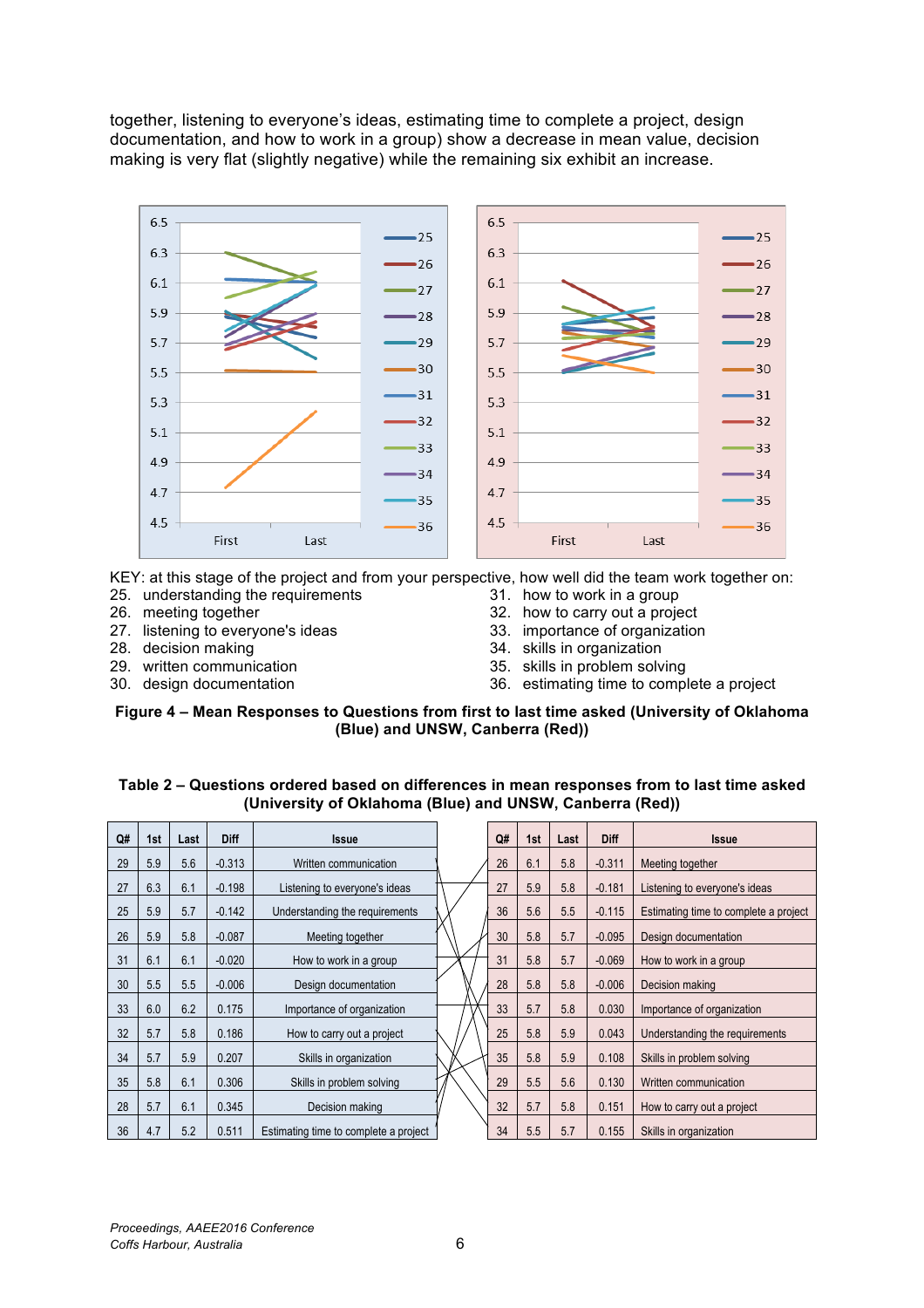The distributions of responses to contrasting questions are shown in Figure 5, one from each cohort. Noting that answers to these questions exhibit the greatest increase in mean value for the Americans and the greatest decrease in mean value for the Australians, by examination it can be seen that the mean of each survey distribution is shifting to the right for the Americans and to the left for the Australians by visualizing and comparing the curve associated with each progressive survey. A shift in mean to the right indicates that students in the class have perceived they are improving these aspects of team competencies as they progress through the semester and engage with the authentic experiential activities. But are these perception differences statistically significant? Statistical significance is the probability that a difference in data samples is not due to random variation.

While the 7 point scale has been used some of the data sets are naturally skewed (having asymmetry in the distribution of responses). However, for the American cohort, all data sets associated with Questions 32, 34 and 36 satisfy the symmetry criterion based on a skew test. Similarly, all data sets associated with Questions 32, 33 and 35 satisfy the normal distribution criterion based on kurtosis.

Assuming for a given question the samples for the "first" and "last" are normally distributed, the confidence interval for claiming that the course experience had a "significant" influence in "treating" the students can be tested using a *t*-test. It follows that the results of questions 27, 29 and 36 are significant (<0.05) with one-tailed *t*-test values of 0.031, 0.029 and 0.019 respectively. A weaker case can be made for questions 28 and 35 with one-tailed *t*-test values of 0.078 and 0.861.

Repeating the analysis for the Australian cohort, only for Question 35 data sets are symmetry via the skew test and normality based on kurtosis shown. Again, if the "first" and "last" are assumed to be normally distributed, only question 26 exhibits significance (<0.05) with a onetailed *t*-test values of 0.007. A weaker case can be made for questions 27 with one-tailed *t*test value of 0.057.



**Figure 5 – Distribution of Response to Most Change Questions (Question 36 for University of Oklahoma (Blue), estimating time to complete a project (positive); and Question 26 for University of NSW, Canberra (Red), meeting together (negative))**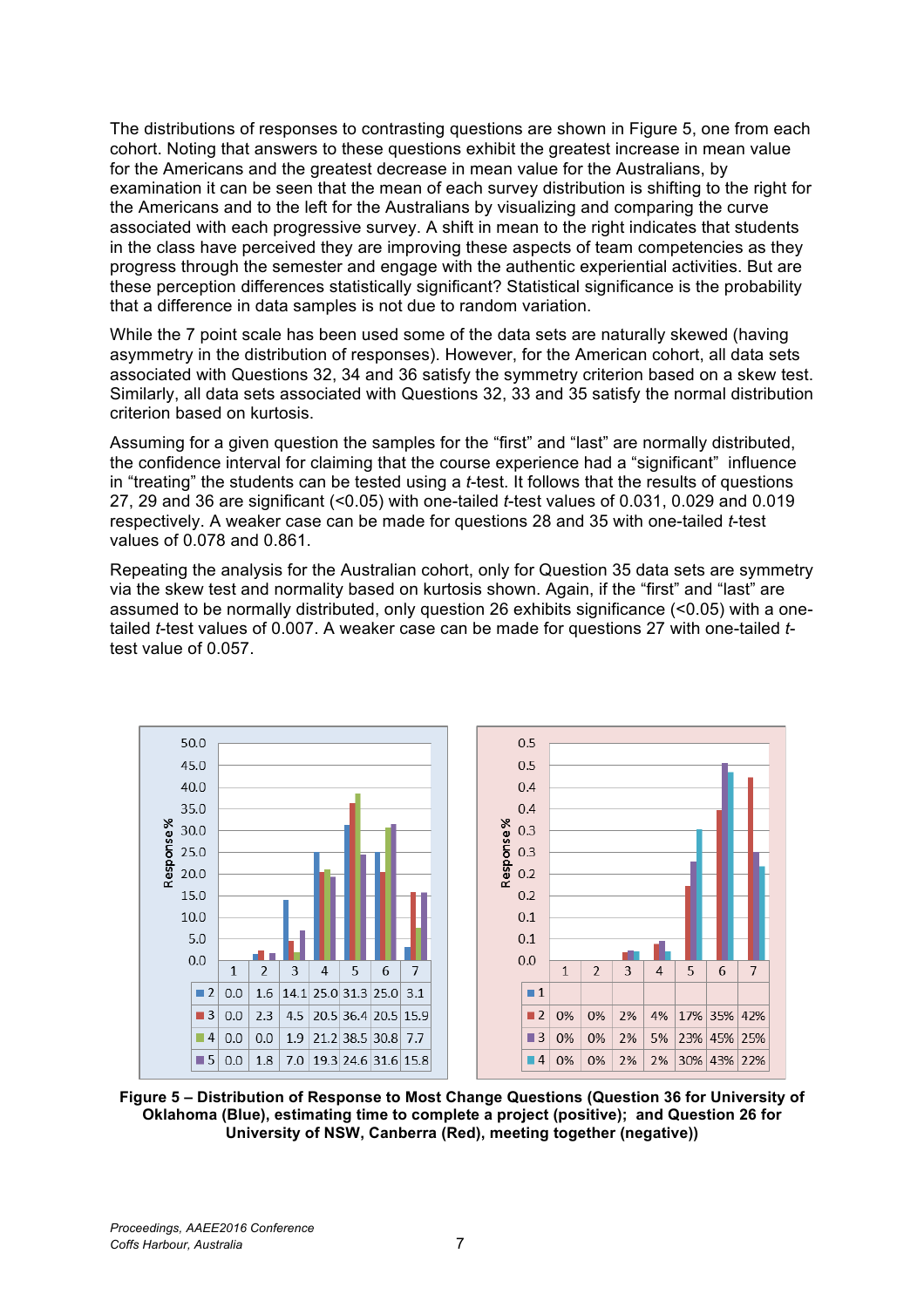# **Concluding Remarks**

In this paper the focus is on student perception of development of their own team-based competencies. Observed is how the team-based competencies are developed in students when they work in courses with design problems.

This investigation ties to some parallel work examining student motivation and performance (Warren F. Smith, Siddique, & Mistree, 2014). Also, the twelve teamwork survey questions correlate with and were adapted from those of an ongoing longitudinal study of the outcomes of the Warman competition (Churches & Magin, 1998, 2003, 2005; W.F. Smith, 2008, 2013).

The results presented herein represent some indicative findings aimed at documenting student perceptions of their developing competencies, and in this case, teamwork.

The answers to three questions were sought.

*How do students perceive attributes of teamwork while executing a design project?*

It is believed that self-evaluation facilitates the development process of competencies related to team-work. Using design projects in courses, with specific steps provides a framework to experience, recalibrate and reapply team-work competencies.

#### *How do these perceptions change through the process?*

The change in perception depends on the composition of the team and individual characteristics of students in the team. The drops and increases in student's perception are necessary elements of competency development.

#### *What differences are evident (if any) between the student cohorts from different institutions?*

There are obvious differences in the responses from both cohorts as highlighted in Table 2. Clearly there is a fundamental difference that could highlight why in that the Australian students at UNSW Canberra are in year 2 and the American students at the University of Oklahoma are "seniors" in year 4. This may reflect some differences in professional and technical maturity between the cohorts and differences in group dynamics. However, having been involved with teaching both groups, my observation is that on the surface, the engagement and teaming of both was similar.

A significant point of difference in the cohorts is that students at UNSW Canberra are predominantly midshipmen and officer cadets who have been selected to be tomorrow's leaders of the Australian Defence Force. From the point of their selection boards to join the ADF and through the military training processes they follow in parallel with their academic work, they are being trained to be leaders and effective team members.

Opportunities for further work include mining the data collected for further insights, particularly through correlation with assessment and demonstration of true competence. A lot more can be gleaned from all the questions asked but that goes beyond the scope of this conference paper. Repeating the study with following cohorts of students to further validate and confirm would also be a natural extension to the work and is planned for 2017.

To conclude, the lessons learned in conducting the subject classes can be generalized with a view to improving aspects of the engineering education delivered. With appropriate scaffolding, ill structured (design, build and test) problems are highly recommended to provide an opportunity for students to internalize design principles. They provide valuable authentic, immersive experiences. Such activities can be utilized by students to explore and learn the principles of design and teamwork generally, going beyond the specific task at hand. They are useful to teach lessons about such things as design solution fixation and the need to think broadly and holistically. Teams do latch onto specific solutions and through the process, perhaps learn the hard way, that they should have discarded it and started again. Others lose sight of key issues or criteria when building a prototype. Classic examples include failing to consider the effects of friction or the influence of the centre of gravity on